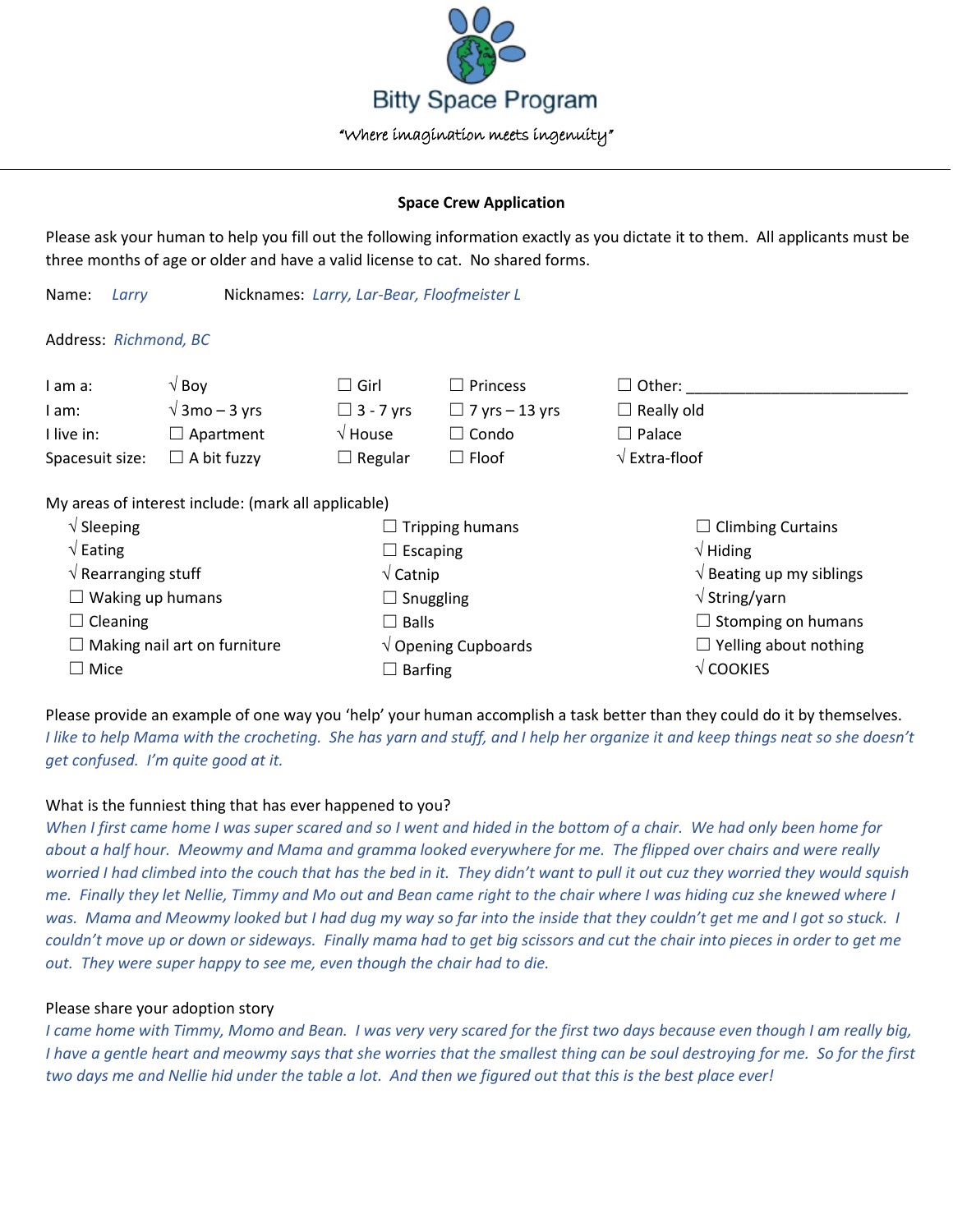

What is your favourite thing to play with? *Orange toys. Myself. The carpet. Balls.*

What kind of food do you like to eat? *Cookies mostly. But kibble and wet food too.*

Do you like going for car rides? *Not really. I get scared.*

What is your favourite cartoon character? *Pooh Bear cuz he is wise and gentle like me*

If you drove a car, what make, model and colour would it be and why? *A brown station wagon Volvo. They are very safe you know.*

Do you have a theme song? What is it? *Hey Larry, hey Larry, it's your birthday, it's your birthday! (Every day, even though every day isn't my birfday)*

How many siblings do you have and what are they (i.e., other awesome kitties, dumb dogs, ugly snakes, etc.) What is your relationship like with them? If they are also applying to the Bitty Space Program, please include their name. *Timmy is the most awesome. He is a hero and I am his sidekick. I follow him all over and he is the Commander of the Space Program and my bestest friend ever. I think he is the best. I also have Momo who is very smart and steals cookies. And Bean who is my favourite to snuggle with.*

What is the name of your human sponsor or sponsors? *Mama and meowmy*

What type of position are you applying for? What special skills do you think we could use for our program? *I am Lieutenant. I am good at lots of stuff, but I think evasive tactics and quick dinners are my best strengths.*

# What else do we need to know about you?

*I can only go to space if Timbit, Beans and Momo are going to. I don't go anywheres without them. I'm kind of scared, but I can't stay home without them either. I will help make sure we are safe and have proper inventory.*

Signed: \_\_\_\_\_\_\_\_\_\_\_\_\_\_\_\_\_\_\_\_\_\_\_\_\_\_\_\_\_\_\_\_\_\_\_\_\_\_\_